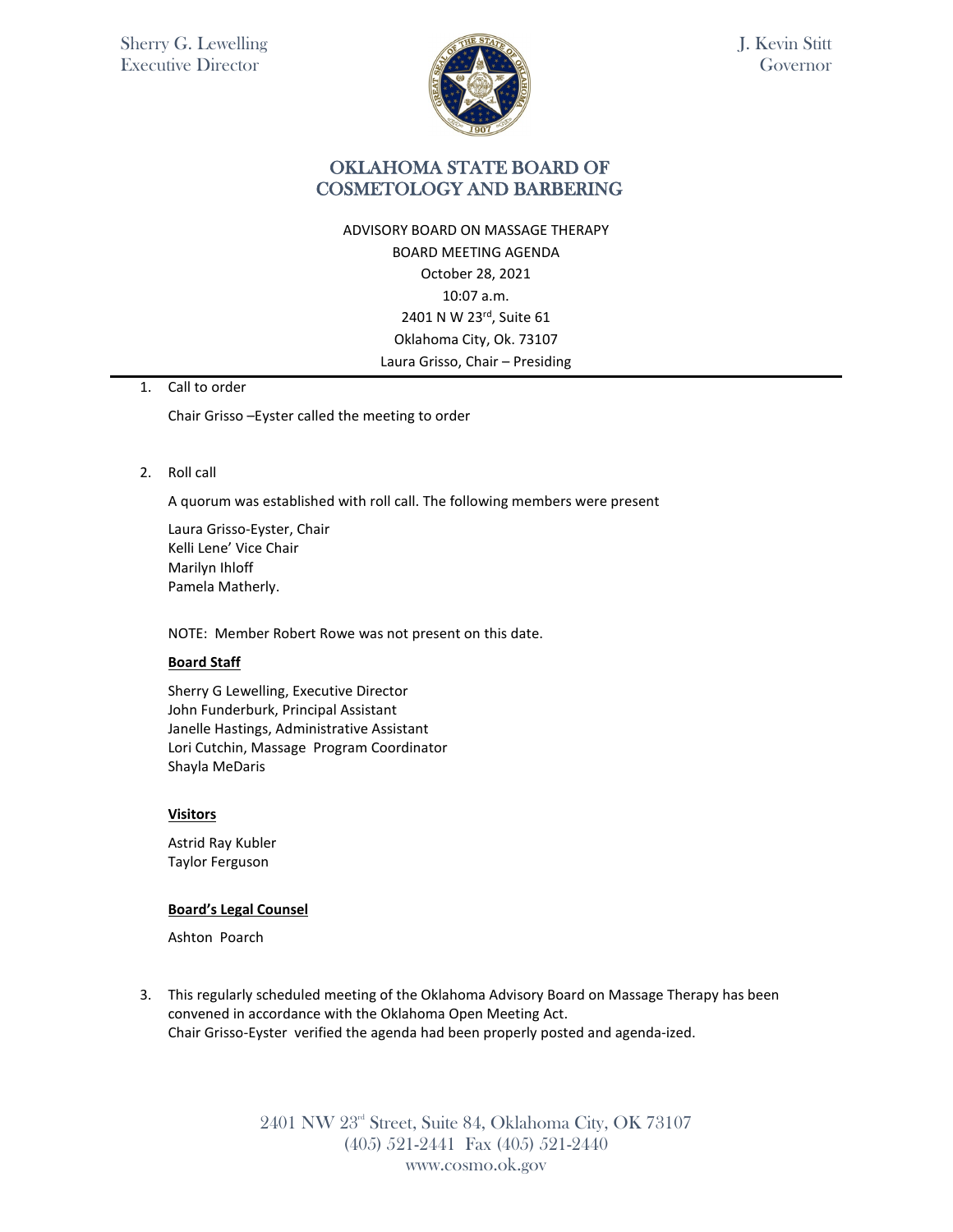

J. Kevin Stitt Governor

# OKLAHOMA STATE BOARD OF COSMETOLOGY AND BARBERING

- 4. Discussion and Possible Action to Approve or Disapprove Board Meeting Minutes from June 17, 2021 This item was tabled until December 16, 2021 meeting. (Should have been August 19, 2021 minutes and copy of those minutes were not included in packet to board members)
- 5. Public comment- Opportunity for the board to receive public comments. Each speaker is limited to three minutes. The Board cannot respond to or discuss public comments regarding matters not on today's agenda.

No requests were heard.

6. Director's Report – Sherry G. Lewelling

Ms. Lewelling said she did not have much to report, other than she met with the Governor's staff on Monday, October 25, 2021 had a good meeting but they did not have any concerns with Massage Therapy, and the Rules Committee report would be addressed later by the Chair.

7. Legislative Committee update – Laura Grisso-Eyster

Chair Grisso-Eyster reported that the Legislative Committee which included herself, Ms. Ihloff, Ms. Matherly, and board staff, met towards the end of September went over proposed changes which included expanding the MTAB from five members to seven, increasing number of licensed Massage Therapists to four, all would have alternating term expiration dates. Board discussion included clarification of language and revocation of some language in proposed amendments.

8. Discussion and possible action on amending or submitting legislation

A motion was made by Ms. Ihloff and seconded by Ms. Matherly to approve amendments to legislation1st

**Voting:** 

Lene' yes; Ihloff, yes; Matherly, yes. Motion passed.